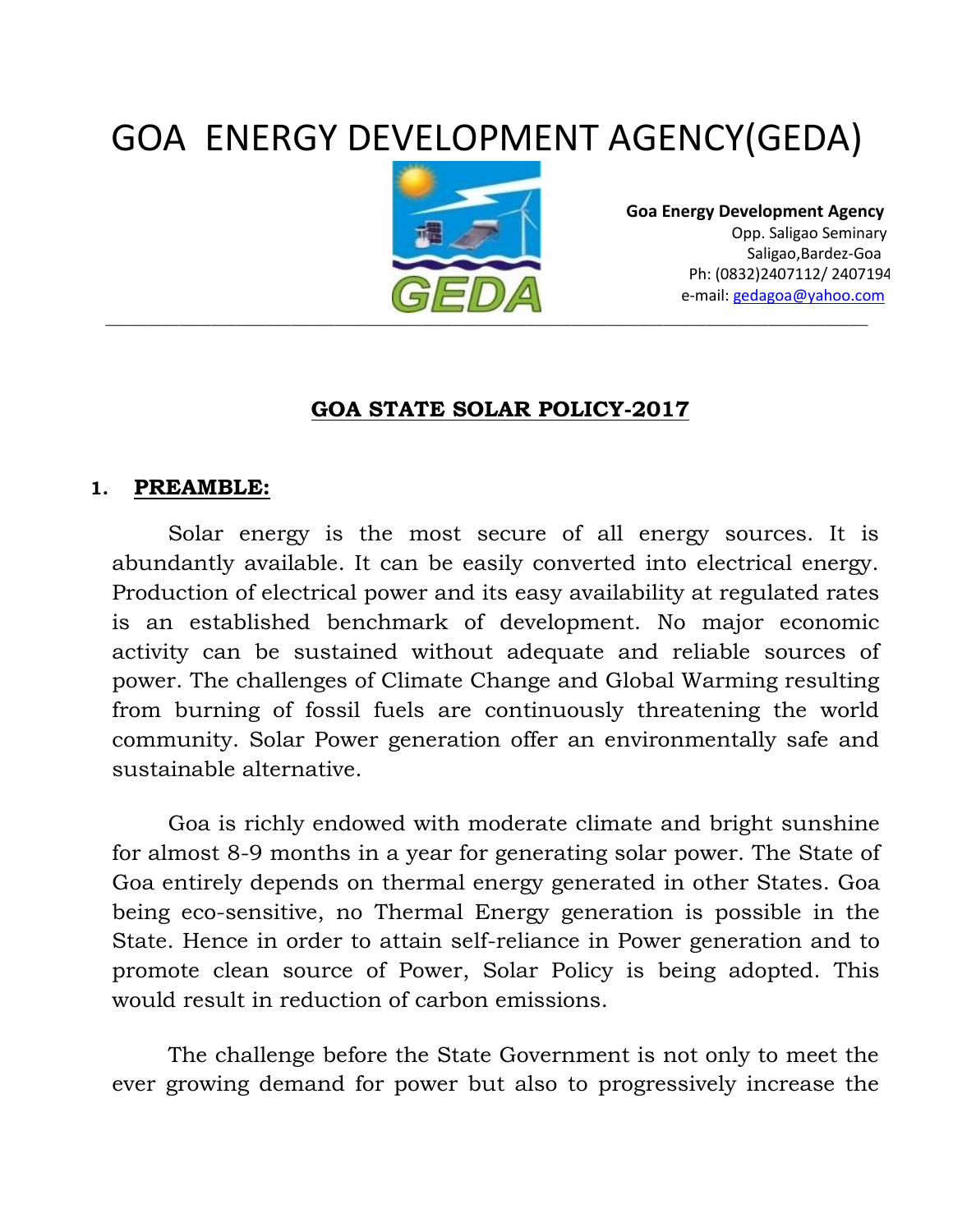share of Renewable Sources in the energy - mix so as to achieve overall energy security and also to meet the Renewable Purchase Obligation (RPO)as per the target fixed by appropriate authorities from time to time. It can be done by promoting the systematic tapping of the solar energy potential to the maximum. Technological improvements have now made generation of solar energy economically viable and would lead to reduction of expenditure of the State in purchase of Conventional Power from the Grid.

An appropriate policy framework is therefore essential to promote the SolarEnergy generation initiatives. Therefore, the State Government is pleased to introduce the **"Goa State** *Solar Policy -2017"***,** as under:

#### **2. TITLE OF THE POLICY:**

This policy shall be known as the *"Goa State Solar Policy - 2017".*

#### **3. LEGISLATIVE FRAMEWORK FOR POLICY:**

Several provisions under the Electricity Act, 2003 mandates the Electricity Regulatory Commissions and the Government's to take the necessary steps for promotion of renewable energy. The Section 108 and Section 109 of the Electricity act 2003 mandates the Government to give directions to the State Commission in the matter of policy involving public interest. Accordingly, the state Government in exercise of its powers has formulated this Policy.

#### **4. OPERATIVE PERIOD:**

This policy shall come into effect from the date of notification in the official gazette in the state of Goa and shall remain in operation up to 7 (seven) years. However, this is subject to modifications as may be made by Government of Goa from time to time, without jeoparding the already signed Agreement or MOU. Even though, the policy will be in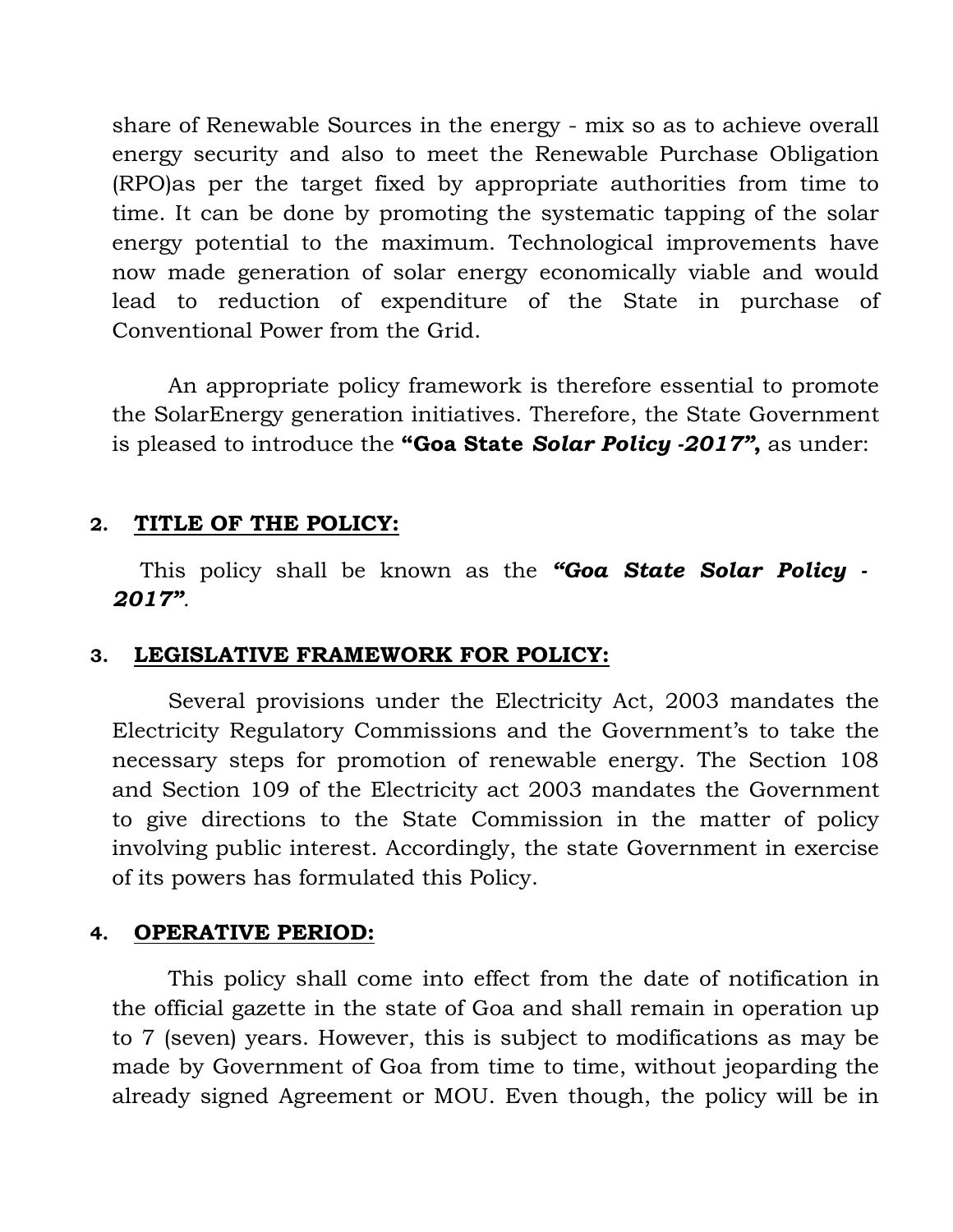operation for 7 years, all Agreements and PPAs signed under this policy shall be valid for the period of Agreement / PPA.

## **5. CATEGORY FOR GENERATING SOLAR POWER**

## **(5.1) Category I: Prosumer**

"Prosumer" is a Consumer having an already connected load with the Goa Electricity Department (GED)and is also a Producer of Solar Power. Prosumer is categorised into two types namely Small and Large.

- **a) Small Prosumer** is a person already having an LT connection i.e. connected load upto 100kW with GED. It will include Residential, Commercial, Institutional or Industrial consumers. They are allowed to go for Gross metering upto 100kW or the connected load, whichever is lower. The feed in tariff will be as per the Joint Electricity Regulatory Commission (JERC) approved solar tariff rates for that year. The solar power plant can be installed on rooftop or ground based within the same premises. The area/boundary of the premises will be as existing on date of Notification of this policy. However, the Small Prosumer is also allowed to opt for Net metering, if he chooses so.
- **b) Large Prosumer** is a person having an HT connection i.e. connected load above 100 kW with GED. It will include Residential, Commercial, Institutional or Industrial consumers. All large prosumer shall be allowed to go for Net metering only. The feed in tariff will be as per JERC approved solar tariff rates for that year for the surplus energy exported as per the net metering mechanism of JERC. The solar power plant can be installed on rooftop or ground based within the same premises. The area/boundary of the premises will be as existing on date of Notification of this policy.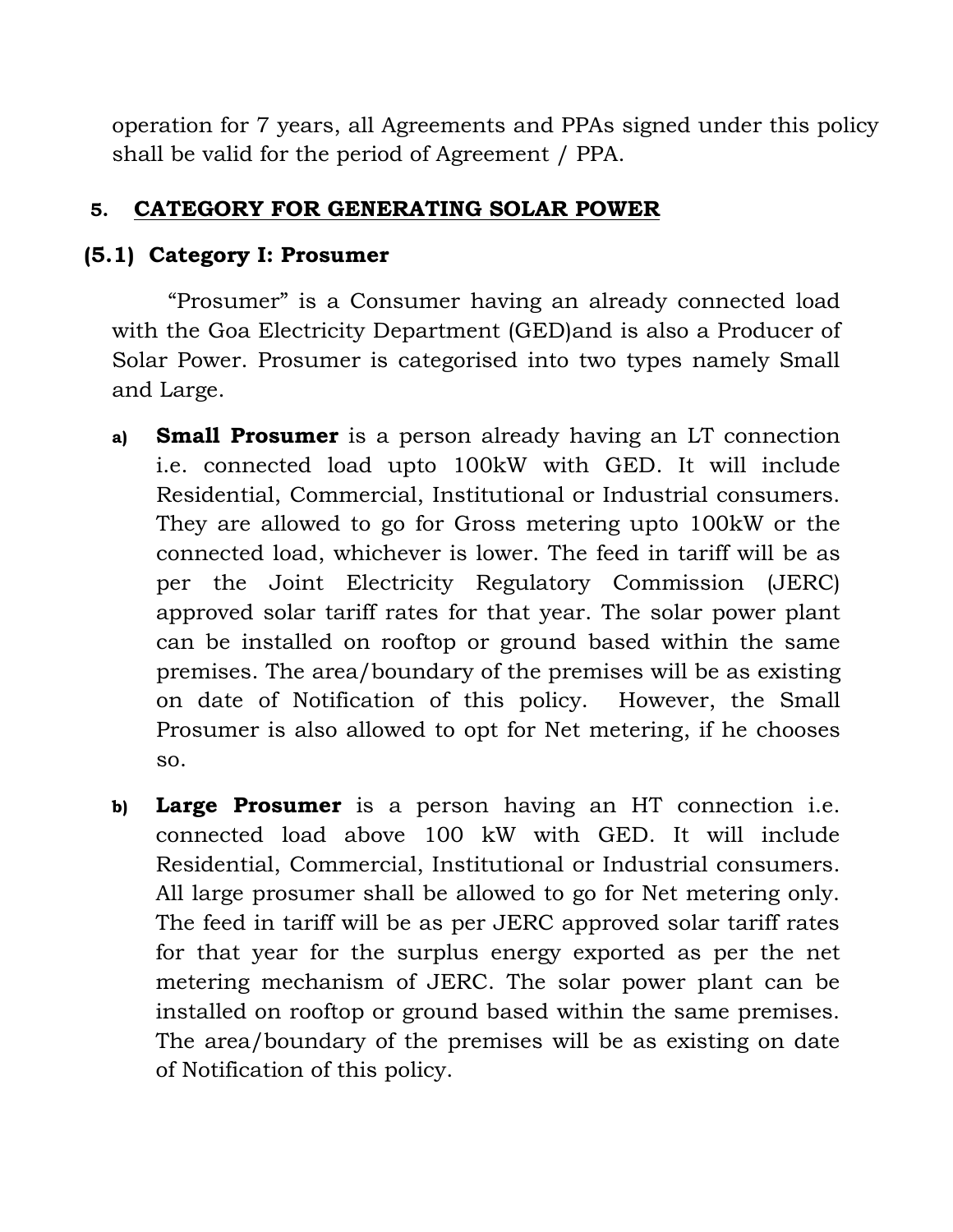## **(5.2) Category II : Producer**

The Producer is an entity intending to set up a Solar Power plant with a capacity of more than 100kW exclusively for sale of power to the Distribution Licensee under gross metering as per the tariff discovered by **Reverse Bidding**.The solar power plant can be installed on rooftop or ground based. Producers are allowed to participate in reverse bidding for four sizes of installation i.e. i) 100kW to 1MW, ii) 1MW to 5MW, iii) 5MW to 10MW and iv) 10MW & above. The producer will be selected through Reverse Bidding on the basis of the maximum discount offered on the levillised tariff fixed by the JERC for the solar power plant for that year. At the above discovered price of Solar tariff for that slab/size, the GED will enter into a Power Purchase Agreement (PPA) with all intending producers subject to availability of infrastructure for evacuation of power.

# **I. Norms / Conditions Applicable for Reverse Bidding**

In order to keep away speculative bidding and to ensure participation of only serious power producers, following conditions for bidding shall apply:-

- **i.** Price : Price for supply of solar power shall be as per the discount offered on the levellised tariff rate as declared by JERC and duly notified as on the last date of responding to the Expression of Interest (EOI)/bidding.
- **ii.** Eligibility: Besides other General Condition of EOI/bidding, only those who have firm proof of land in their ownership or NOC/confirmation from the owner of the land regarding his intention to lease out the land to the bidder (in case of bidder being successful in the bid) for a period equal to or more of the period of PPA shall be considered.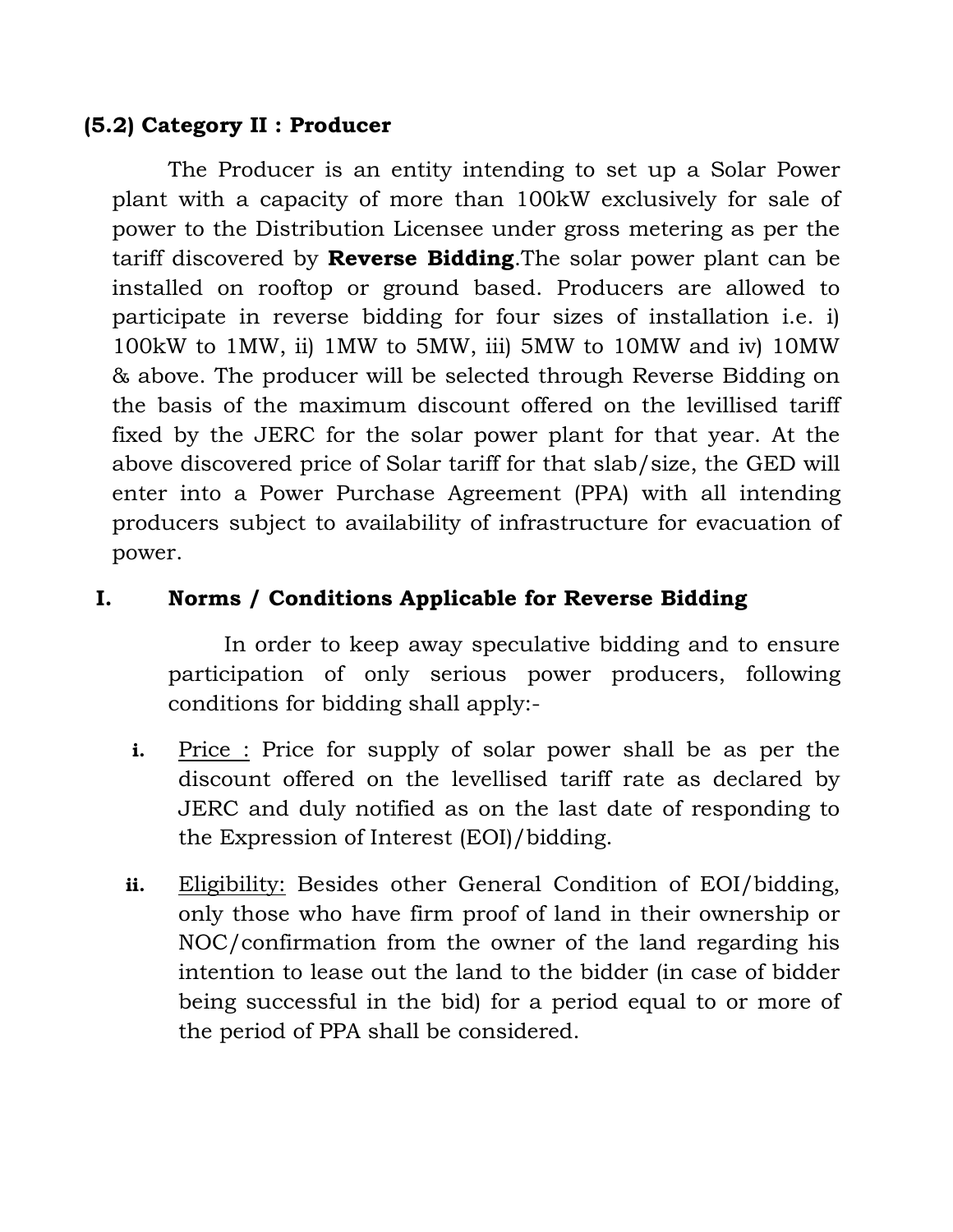- **iii.** The term for starting of supply from completion of bidding process & execution PPA shall be as mentioned at point no. 12 of this policy.
- **iv.** The solar capacity to be approved for each year for all the 04 slabs as mentioned above at para 5.2 shall be separately notified by the Government at the time of bidding. However, an information on future requirement for 5 yrs will be indicated. The lowest bidder in each slab shall have the right to go for PPA for the whole capacity allocated to that slab. In case he desires to restrict to only his quoted capacity in the bid, then other bidders in that slab will be given the option to match the L1 rate.Incase they agree for the same, then PPA at L1 rate upto allocated capacity of that slab will be entered with them. In case there are more bidders than the allocated capacity in that slab, then priority will be given in terms of next lowest bidder and so on i.e. from L1 to L2 to L3 and so on till the whole capacity in the slab is exhausted. In case even after signing of PPA with all bidders in that slab, the capacity is still left, then only non-bidders will be given the option to enter into PPA at L1 rate at the discretion of the Government.
- **v.** Permissible delays and Penalty thereof:
	- **a)** Any delay though condoned, shall not increase the period of PPA. Thus while delay could be permitted to the extent permissible on payment of penalty, the total time frame of PPA shall remain unaltered.
	- **b)** Maximum delay permissible to start the supply shall be 12 months. However, the State Government at its discretion may permit further delay of upto 12 months on payment of twice the penalty levied for the 1stdelay permitted, prorata to the delay time on day basis. Provided that inspite of delays of first12 months as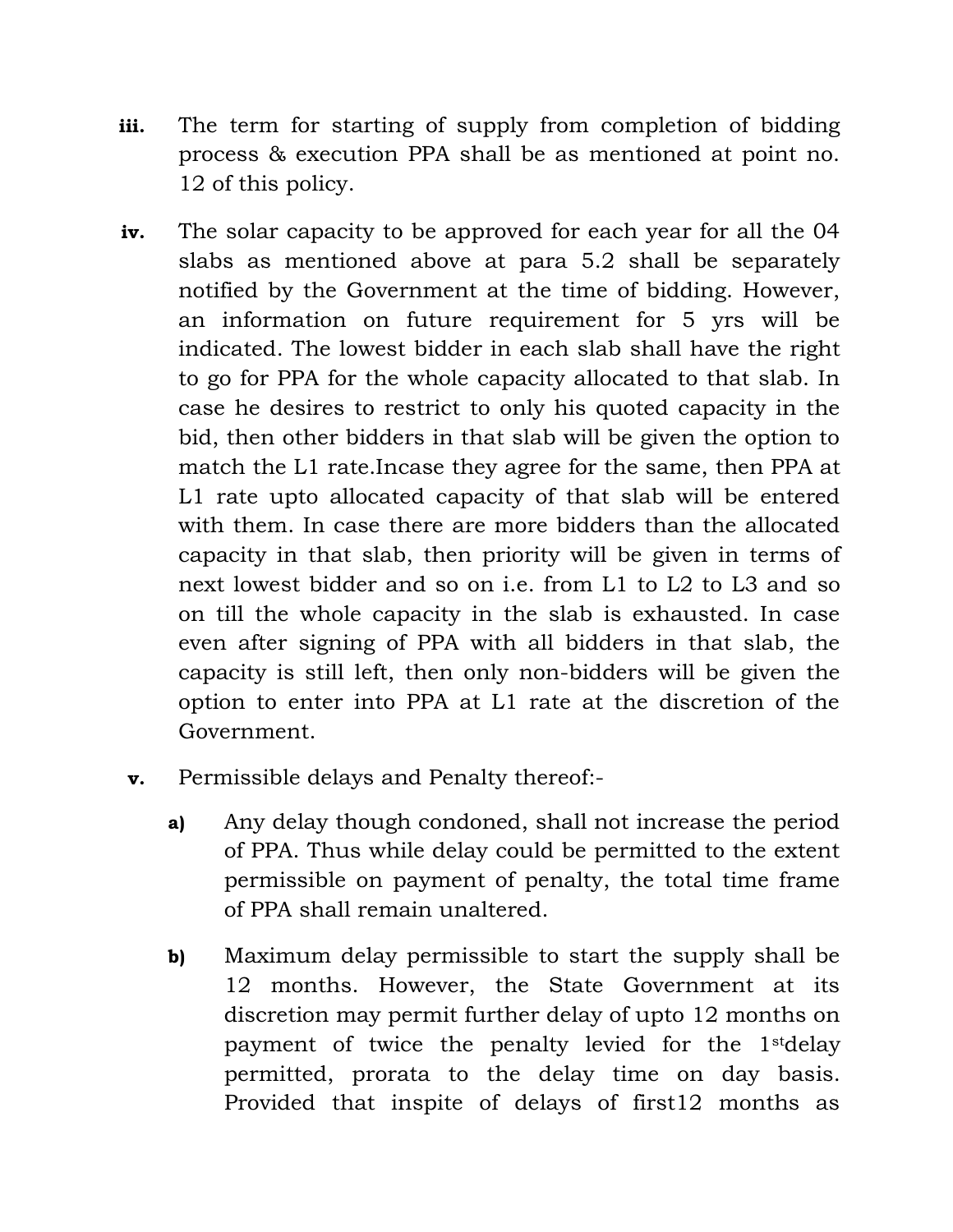permitted and subsequent discretionary delay, if permitted by Government of Goa, do not result in supply, then the PPA stands null & void and all Bank Guarantees shall be encashed.

- **c)** The supplier shall give notice of his intention of supply three months prior to date as scheduled in PPA. Failure to give this notice will automatically be considered as delay until the notice is received for 90 days for intention to begin supply. Delay accordingly will be calculated in days and penalty will be imposed as per rules.
- **d)** For supply to be considered as valid supply, atleast 50% of power as per PPA should be made available. Failure will be treated as breach of contract & one month supply value equivalent BG will be encashed or penalty imposed. However the supply will be paid at the contract rate.
- **e)** Upto 10% lower supply quantum will not attract penalty. Anything above 10% & upto 50% will be levied penalty at 5% of value of supply that is missing above the 10% threshold.
- **f)** For delay upto 12 months, the bidders shall pay penalty equal to 5% of value of energy committed for every day of delay. For delay upto next 12 months (if approved by Government), the penalty will be at twice the rate as already mentioned at point (b) above.
- **g)** The bidder will have to provide 6 BGs each equivalent to 30 days supply for the capacity of the plant size he has quoted based on his own expectation of generation. The bidder shall clearly mention the size of the plant he plans to install and the minimum average units per KW per month that he commits to be generated from the same.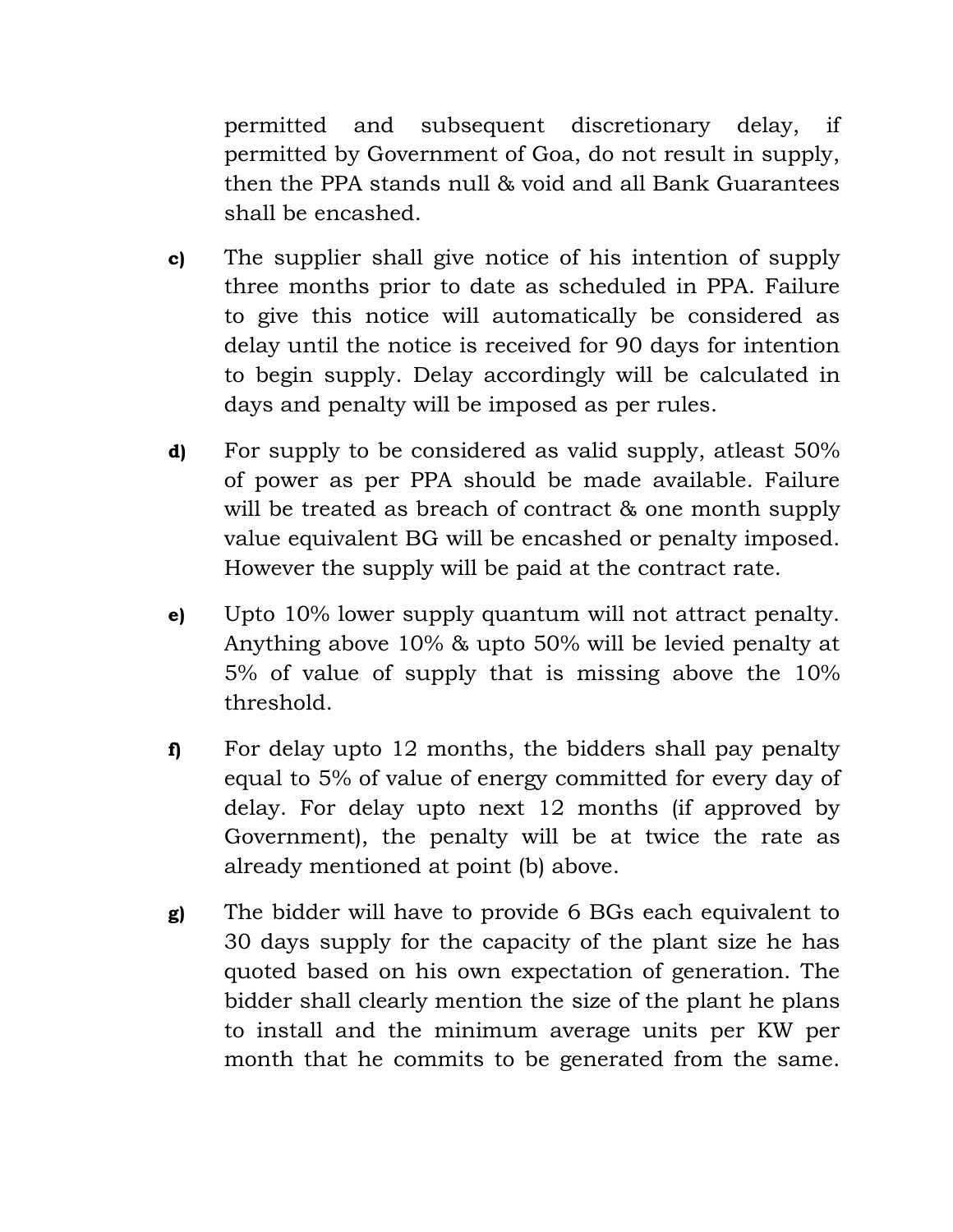This will be the basis for calculation of his value of BGs and penalties, if any, in case of default.

- **h)** PPA shall not take into consideration the rainy season wherein supply as available will be considered for payment and above clauses a) to g) shall not be applicable. The start of rainy season shall be date of onset of monsoon as declared by Meteorology or the day in June when seasons rains cross 15cms whichever is early & will last for purpose of this PPA for 75 days from that date.
- **i)** The BG submitted shall be valid for atleast 02 years. Out of six BG two BG (of one month each) shall be kept valid throughout the period of PPA, failing which equivalent amount of billing will be frozen. The B/L BG shall be returned after 6 month of successful operation (6 month of Non default operation after commissioning) or validity of BG whichever is later and the operator is required to extend the BG till such condition is achieved in case the same happens after 02 years.
- **j)** Both the penalties i.e. for delay in supply or for short supply, shall be levied simultaneously if there is a default on both the accounts. However, in case one month BG is encashed in any month because of short supply, then no other penalty in that month shall be imposed to save the bidder from double whammy.

# **6. Solar Power Plants under Renewable Energy Certificate (REC) Mechanism**

The State Government shall promote the development of solar power plants under the Renewable Energy Certificate mechanism specified by the Central Electricity Regulatory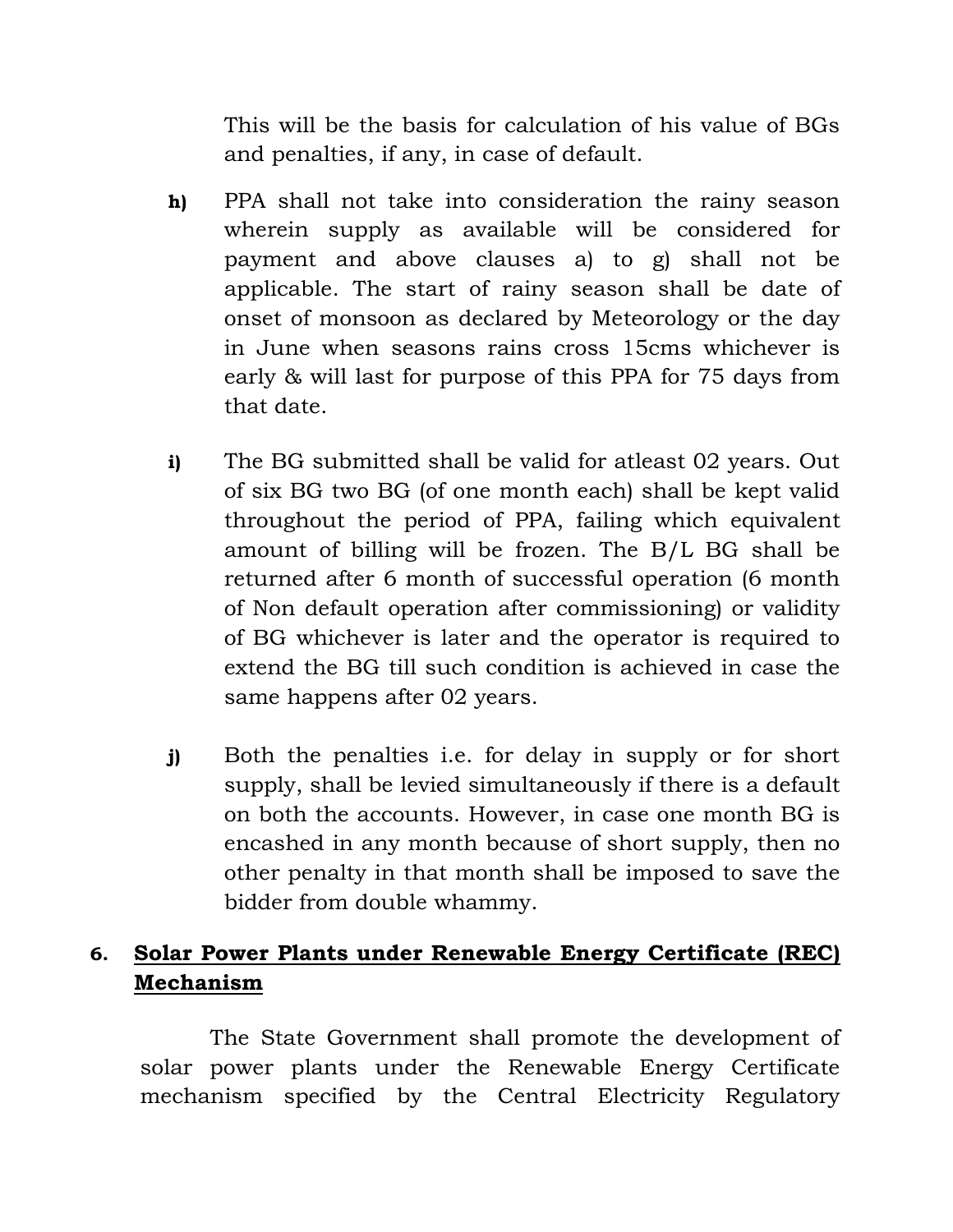Commission. Under the REC mechanism the producer will set up the solar plant and sell the power to GED at average power purchase cost. The solar power generator will be permitted to sell the REC as per the market mechanism. The State shall not claim any benefit for REC.

## **7. Third Party Sell Solar Power**

The State shall promote development of solar power plant sale of electricity to third party other than GED. The producers who are intending to set up the solar power plant within the State and sell the solar power so generated to the third party beside GED would have their own private power purchase agreement with any third private party. The producer will have to pay the wheeling charges as per JERC rates. However, the State Government/GED reserve the right to procure 10 percent of the power so generated at the agreed price between solar producer and third party buyer or at JERC tariff for that year or the reserve bidding price identified for that plant size, whichever is lower.

#### **8. Roof top Solar Power Generation through RESCO**

Under the Renewable Energy Service Company (RESCO) model instead of prosumers the RESCO will invest on behalf of one or more roof top owner in the housing colony, towns, etc., on their roof tops and will sell the power so generated to GED. The owners of the rooftops will have their own agreement with the RESCO. The GED will enter into the power purchase agreement with the RESCO for 25 years for the purchase of power at JERC approved solar tariff rates in that year.

#### **9. LAND**

Producer should identify suitable Rooftop or Private land for atleast 25 years for their projects within the state of Goa.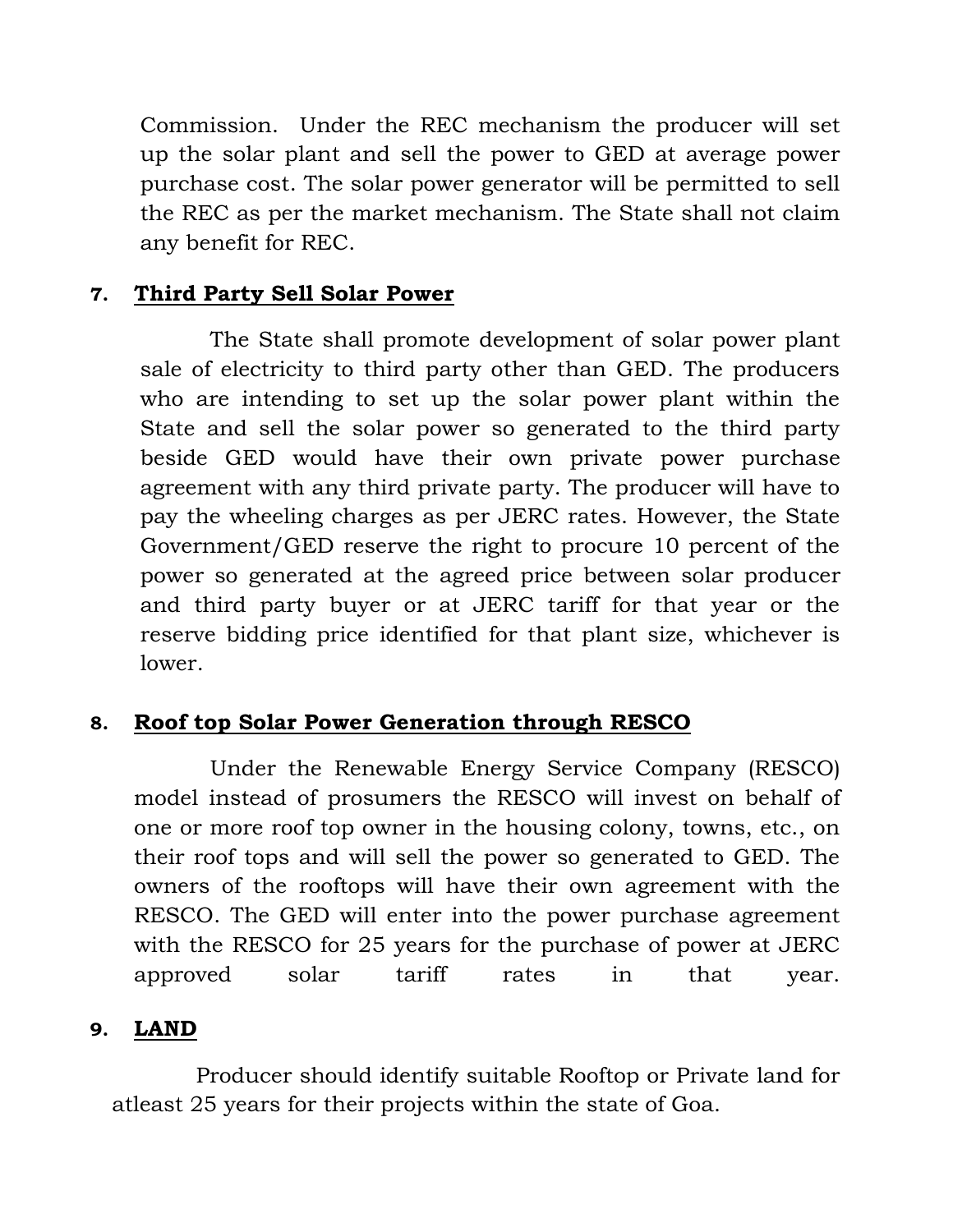- **a)** To generate solar power, conversion of land is not needed. However for Rooftop solar units same has to be fitted on legally approved structures only.
- **b)** 2% of the total area can be used for construction, operation and Office set up subject to a maximum of 200 Sq. mtrs./per MW.
- **c)** No Town & Country Planning (T&CP) permission will be required for setting up of solar farm including construction for operational space as mentioned at (b) above.
- **d)** For the rooftop installation of 100kW and above, the building structure needs stability certificate from PWD/Chartered Engineers. Apart from structural stability certification, nothing else is required.
- **e)** No Gram Panchayat/Urban Local body/T&CP Department Construction licence/NOC/Completion certificate will be required.
- **f)** For Communidade land, the lease rent agreed to between the solar power producer and the Communidade will have to be approved by General Body of the Communidade and the State Government.
- **g)** Separate Policy will be formulated for the allotment of Government land or buildings. However, for its own use this policy shall be applicable.

#### **10. SUBSIDY/INCENTIVES:**

**a)** The Subsidy received from the Government of India will be credited to the prosumer/developer as per the guidelines of Ministry of New & Renewable Energy (MNRE).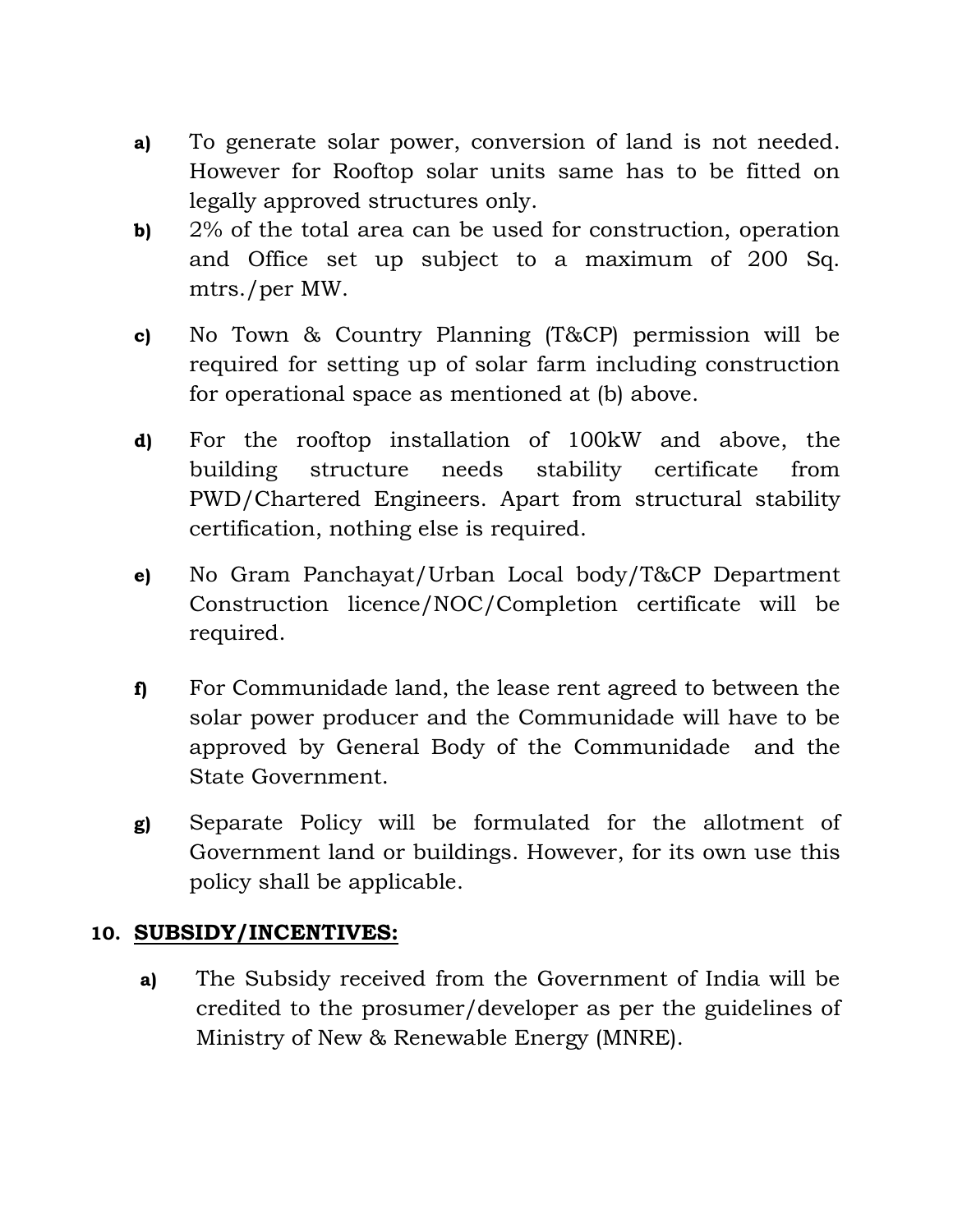- **b)** For Small Prosumers i.e. for solar plants of upto 100kW size, the State Government shall grant 50 % of the Capital Cost or the benchmark cost provided by MNRE whichever is lower, as interest free loan, which will be recovered in instalments after six months onwards, from the time power flows into grid. The recovery will be made from the payment to be made to the generator for every kWh supplied to the grid. The recovery will be at Rs. 4 per kWh or JERC feed in tariff rate whichever is less.
- **c)** The State Government shall provide a subsidy of 30% of capital cost or the benchmark cost provided by MNRE, whichever is lower, for plants of size upto 100kW for the standalone systems including the cost of battery (Off-grid Systems) which will be released by way of Rupee 1 for every unit of power generated and will be paid once in six months. A sealed tested Energy meter form GED is required to be installed at the generation side to measure the solar power generation. No payment shall be made to such producer under Net/Gross metering to avoid possibility of Double benefit.
- **d)** For Small Generators, the meters will be rented out on payment of monthly fees. In case of Large Generators,the certified/approved meters shall be procured at their cost.

#### **11. GRID CONNECTIVITY, SAFETY AND BILLING CYCLE**

The cumulative solar capacity allowed at a particular Distribution Transformer (DT) shall not exceed the 30% of the peak capacity of the DT. GED will undertake power cable connectivity and charge it to the installer with due installation charges.

The Billing cycle for large prosumers will be monthly and the settlement period will be six months basis. However for the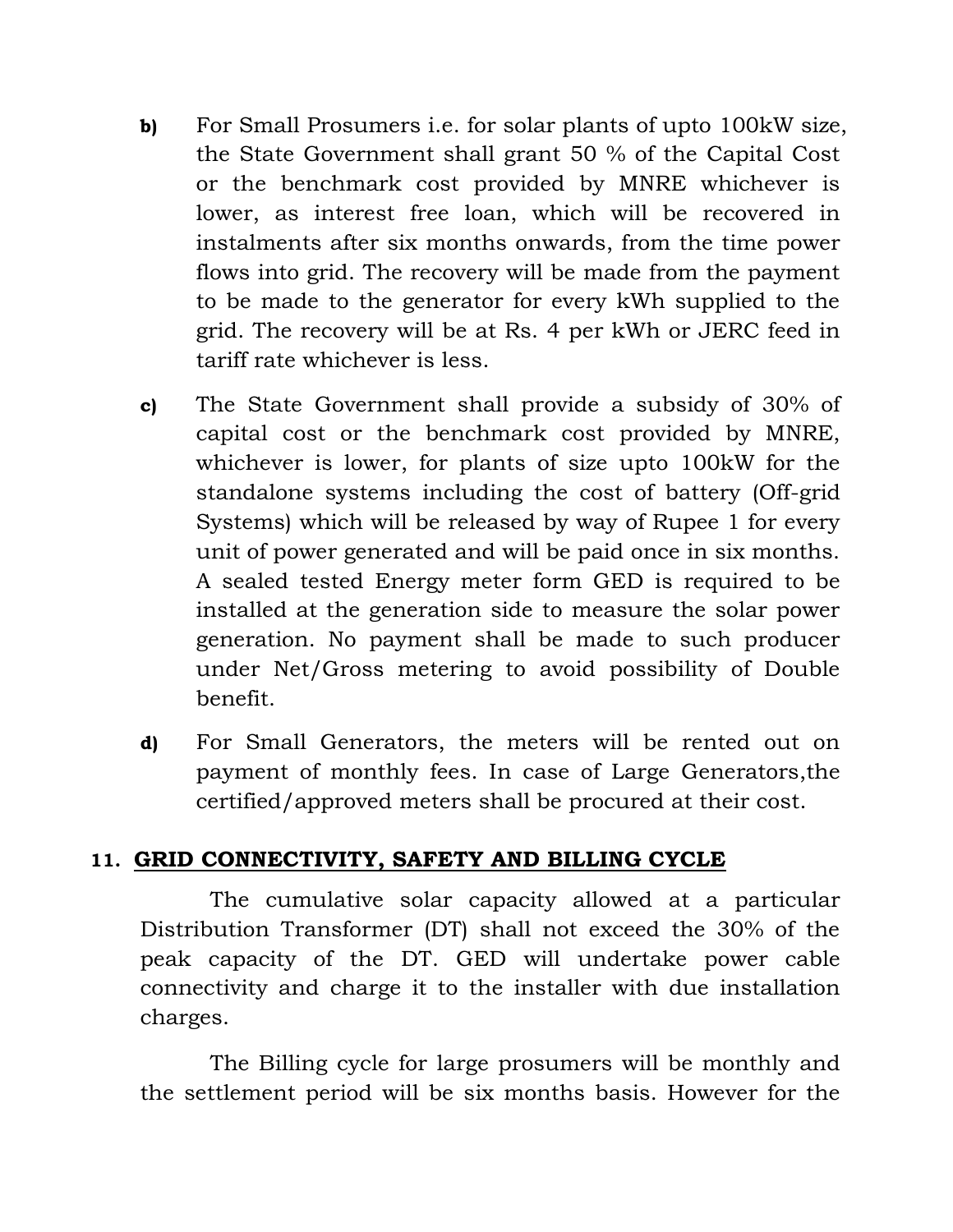educational institutions, it will be annual from April onwards. The billing cycle for small prosumers and for producers shall be on monthly basis and their settlement will be within next 30 days.

For all the grid connected and battery backup stand-alone installations, all the instrumentation, operating unit specifications and safety norms will as per the guidelines of JERC and MNRE but State specific. These will be specified, reinforced and checked periodically by GED.

#### **12. ADMINISTRATIVE MODALITIES**

Every Prosumer and Producer in the state will have to enter in PPA with the GED for the period of 25 years and the tariff will remain fixed for the period and required to submit account of the power generated annually before year end.

The disputes related to the power sale to GED will have to be settled through the empowered committee constituted by the State as notified.

The Prosumer shall have the right to terminate the PPA at any time by serving a written notice of 90 days in advance to the GED.

All the Solar/RE power projects will have to be initiated through GEDA, the MNRE nodal agency which will serve as single window dealing with projects.

# **13. ROLL OF STATE NODAL AGENCY GEDA**

**a)** Announcement of Scheme: The Nodal Agency shall bring out a comprehensive scheme to implement the targets of Renewable Energy (RE). The scheme should elaborate the appropriate process for invitation of bids/applications, incentives and central financial assistance, if any, targets, implementation mechanisms etc.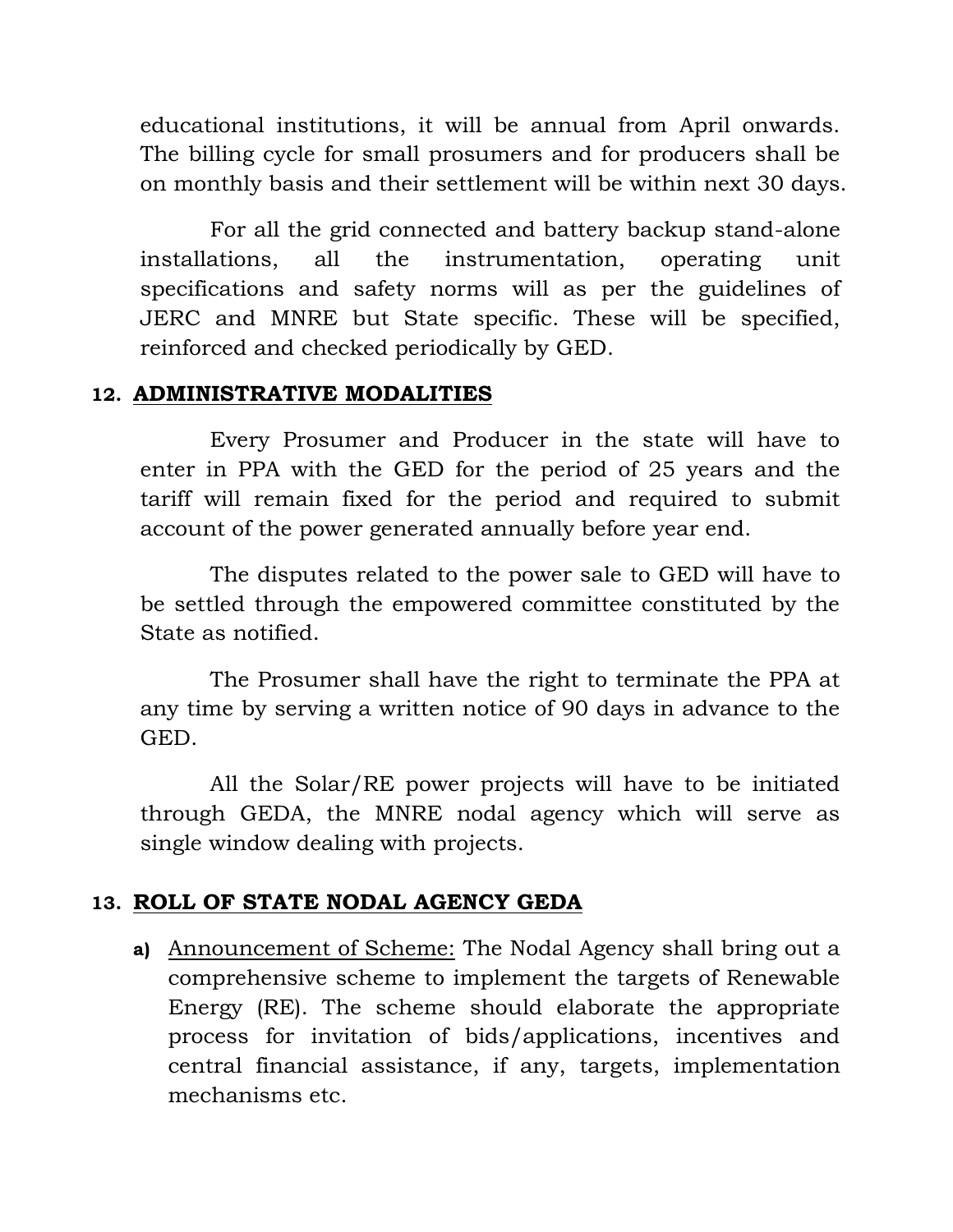- **b)** Allotment of the Solar Power Capacities : The Nodal Agency shall, from time to time, undertake the process for allotment of solar power capacities to the project developers. The Nodal Agency in consultation with the related stakeholders shall announce the process for allotment of solar power capacities.
- **c)** Facilitation in Development of Solar Power Plant : The Nodal Agency shall, facilitate the project developers in Setting up of solar projects including sanctions/clearances from number of Government agencies/departments. The State Government will provide requisite clearances through a "Single Window Clearance Mechanism". It will be operated through GEDA.
- **d)** Identification of Government Land and Facilitation of its allotment for Solar Power Plant Development : The Nodal Agency shall identify government land and shall coordinate with the Government departments, prepare transparent procedure, take necessary approvals and clearances for the allotment of Government Land to the project developers for the development of power plant subject to policy formulated by Government as per 9(g).
- **e)** Support in availing the Subsidy : The Nodal Agency shall facilitate the prosumer/producer to avail the subsidy, if any, available from Central and/or State Government.
- **f)** Capacity Building & Awareness : The Nodal Agency shall organize Capacity Building & Training Sessions for participation by the segment stakeholders. The Nodal Agency shall also take necessary steps in creating awareness among the citizens of the State.
- **g)** Coordination with MNRE for Technical Specification : The State shall follow the technical specifications and standards as specified by the MNRE, from time to time. The Nodal Agency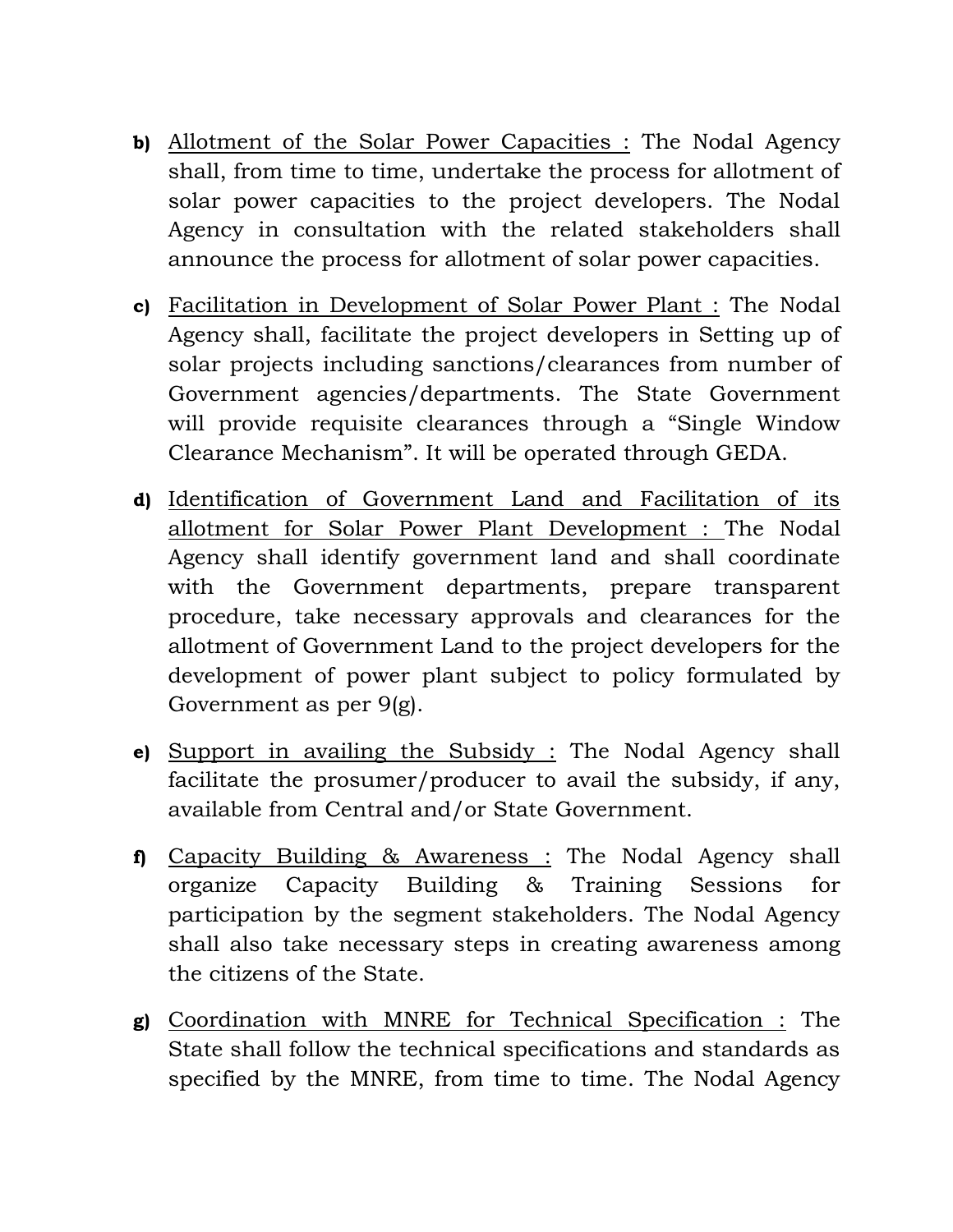shall provide its inputs to the MNRE for specifying new standards or amending existing technical specifications for different component of solar plant photovoltaic.

## **14. ROLE OF DEPARTEMENT OF ELECTRICITY, GOA**

The Department of Electricity, Goa State also referred as GED shall extend their support and guidance to the eligible entities installing solar power plant and their connectivity with their electricity system.

The Dept. shall comply with the regulatory framework specified by JERC and provisions contained in this policy only if they are not contradicting the JERC regulations. Its role includes:

- **a)** To provide banking facility for solar energy, incentives in the form of exclusion from open access charges, wheeling charges, T & D loss for solar power.
- **b)** To conduct feasibility study for evacuation facility and connectivity with the local grid facility.
- **c)** The voltage of evacuation of electricity generated, from the solar power plant shall be governed by the directions of the JERC. The evacuation infrastructure for the solar power plant wherever necessary shall be developed and augmented, by the Department of Electricity as per the JERC regulations in force.
- **d)** Electricity Department will conduct supervision, safety check and extend technical support to Developers wherever the evacuation line is laid from site of power production to the nearest grid connectivity point as per the JERC regulations in force.

#### **15. TIME FRAME FOR IMPLEMENTATION OF PROJECT**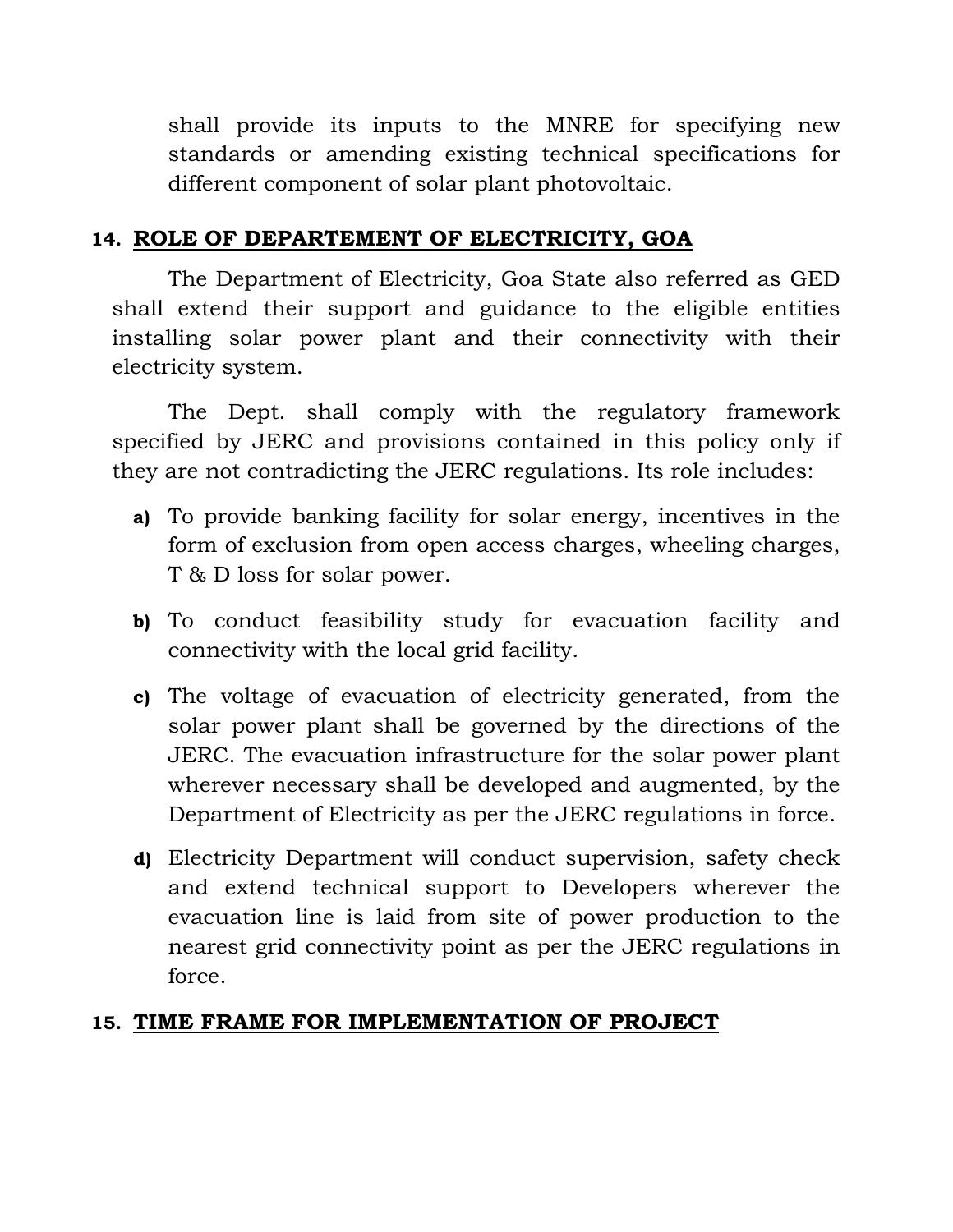For solar projects beyond 100kW capacity proposed under Reverse Bidding, the time schedule of completion will be from the date of approval by the GED is as follows:

| <b>Plant Capacity</b> | <b>Time Schedule</b> |
|-----------------------|----------------------|
| $100kW - 1MW$         | 240 Days             |
| $1MW - & above$       | 1Year                |

unless specifically provided for in the bid document.

#### **16. EMPOWERED COMMITTEE**

To oversee, monitor and resolve various issues arising out of this policy and disputes settlements, an Empowered committee will be constituted under the Chairmanship of the Secretary (NCES) of the state. The committee shall have following members.

| Secretary, NCES                                                     | : Chairman         |
|---------------------------------------------------------------------|--------------------|
| Jt. Secretary (Finance) or<br>Rep. not below Under Secretary        | : Member           |
| Chief Electrical Engineer, GED                                      | : Member           |
| Director, WRD                                                       | : Member           |
| Director Science & Technology or<br>his Rep. not below Dy. Director | : Member           |
| Director (Accounts)                                                 | : Member           |
| Member Secretary, GEDA                                              | : Member Secretary |

The Chairman of the Committee is empowered to co-opt subject matter experts if required. The committee shall be authorized to deliberate and decide on aspects related to implementation of this policy on its own motion or on the written representation by the stakeholders. It can take help/assistance of Technical experts as Consultants on payment basis for the same.